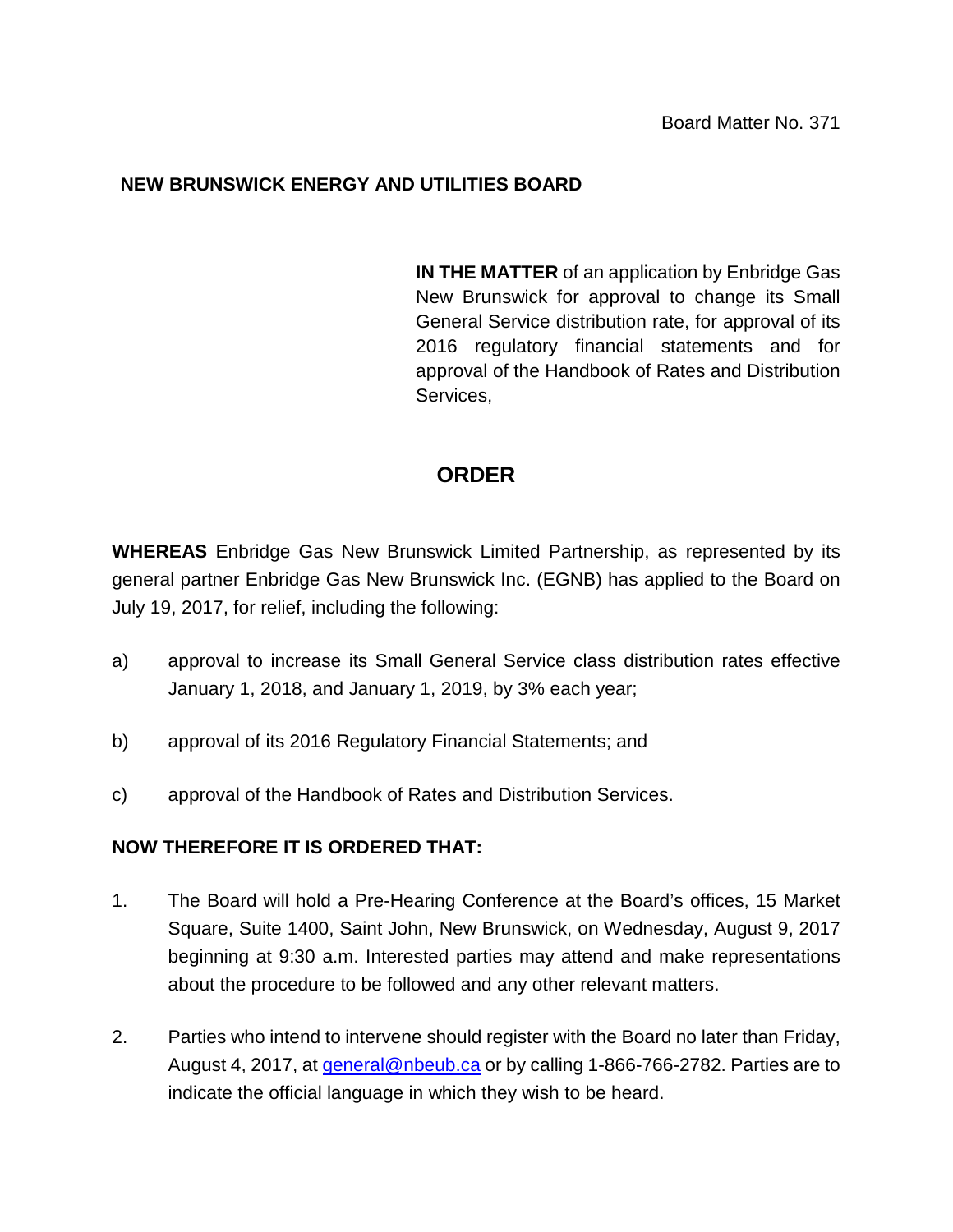- 3. Notice of the process described in paragraphs 1 and 2 shall be published in the form or substantially in the form attached hereto marked "A" in either the English or French language as may be appropriate having regard to the principal language of publication, once in each of the following newspapers on or before Friday, July 21, 2017:
	- The Times & Transcript (Moncton)
	- The Daily Gleaner (Fredericton)
	- The Telegraph Journal (Saint John)
	- L'Acadie Nouvelle (Caraquet)
- 4. A copy of the Notice attached hereto and marked "A" is to be provided by EGNB to:
	- (i) each certified gas marketer;
	- (ii) all parties involved in EGNB's 2017 Rate Application (Matter 330); and
	- (iii) anyone who requests it.
- 5. A copy of the Notice attached hereto and marked "A" is also to be available on EGNB's website at [http://www.naturalgasnb.com.](http://www.naturalgasnb.com/)
- 6. A copy of the draft filing and hearing schedule will be available on the Board's website at [www.nbeub.ca.](http://www.nbeub.ca/)